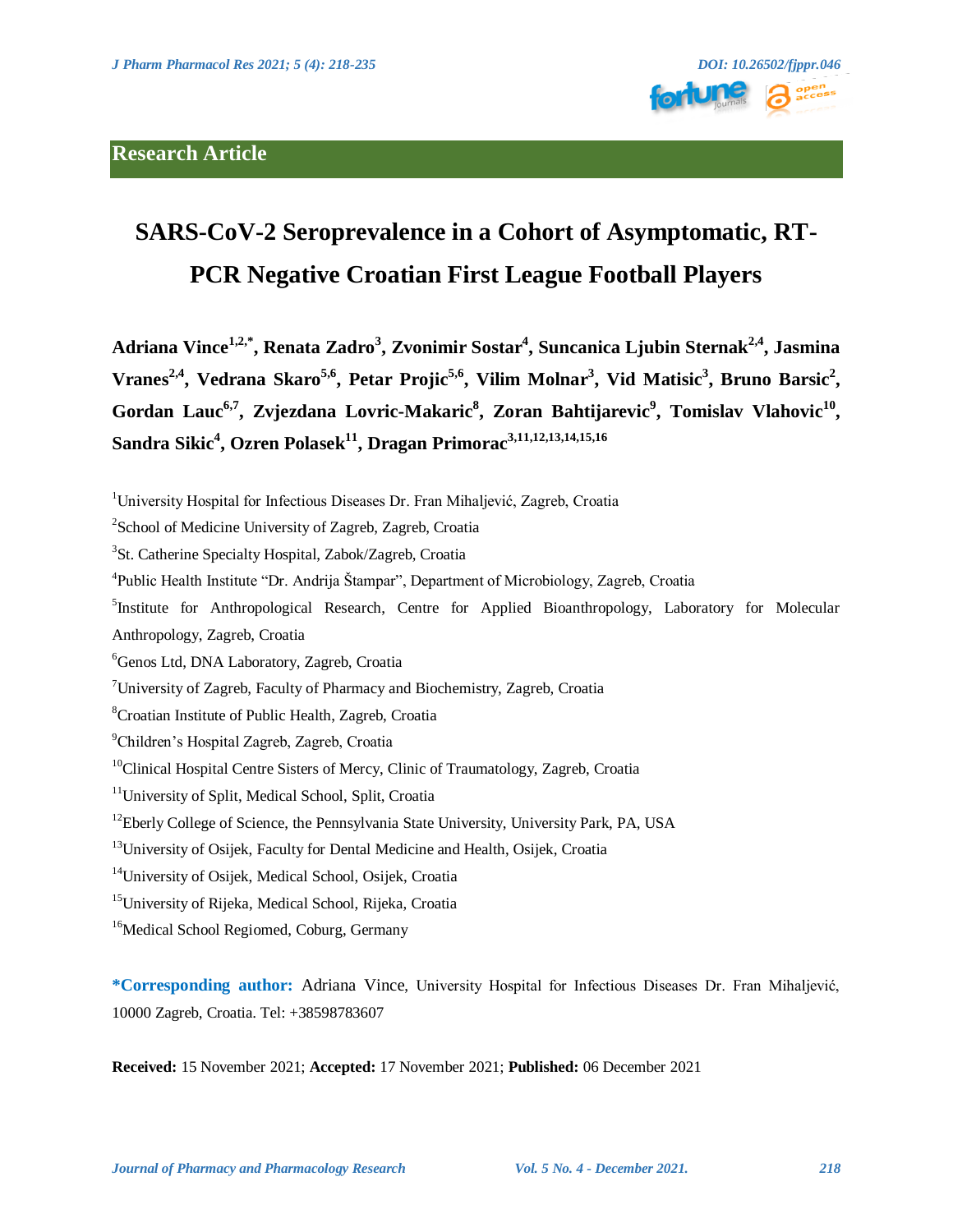**Citation**: Adriana Vince, Renata Zadro, Zvonimir Sostar, Suncanica Ljubin Sternak, Jasmina Vranes, Vedrana Skaro, Petar Projic, Vilim Molnar, Vid Matisic, Bruno Barsic, Gordan Lauc, Zvjezdana Lovric-Makaric, Zoran Bahtijarevic, Tomislav Vlahovic, Sandra Sikic, Ozren Polasek, Dragan Primorac. SARS-CoV-2 Seroprevalence in a Cohort of Asymptomatic, RT-PCR Negative Croatian First League Football Players. Journal of Pharmacy and Pharmacology Research 5 (2021): 218-235.

## **Abstract**

**Background**: During the COVID-19 pandemic the Croatian Football Federation has launched a new model of pre-season systematic examination of football players, emphasizing the diagnosis of asymptomatic SARS-CoV-2 infection and preventing further spread among the players. The aim of this study was to assess the prevalence and dynamics of SARS-CoV-2 IgA and IgG antibodies in the cohort of asymptomatic and SARS-CoV-2 PCR negative professional football players in the Croatian First Football League by using a commercial ELISA antibody assay in the paired serum samples taken 2 months apart.

**Methods**: Serology testing was performed from May till July 2020 in a cohort of 305 asymptomatic football players and club staff members. RT-PCR for detection of SARS-CoV-2 from nasopharyngeal swabs was performed on three occasions, and Euroimmun ELISA for detection of IgA and IgG (S1 and NCP) antibodies was tested in paired serum samples in May and July.

**Results**: All RT-PCR results were negative. Sixtyone (20%) participants were reactive in one or two classes of antibodies at baseline and/or follow-up serology testing. IgA reactivity was found in 41 (13.4% [95% CI=10.7-17.7]) baseline sera and 42 (13.8% [95% CI=10.3-18.9]) follow-up sera. IgG to S1 protein was found in 6 (2% [95% CI=0.9-4.2]) participants at baseline and 1 (0.33% [95%

 $CI = 0.0006 - 1.83$ ]) at follow-up. IgG to NCP was found in 2  $(0.7\%$  [95% CI=0.2-2.4]) participants at baseline and  $8$  (2.6% (95% CI=1.3-5.1]) participants at follow-up. Noticeable dynamics in the paired sera was observed in 18 (5.9%) participants (excluding borderline IgA results) or 32 (10.5%) (Including IgA borderline results).

**Conclusion**: Various patterns of IgA and IgG reactivity were found in the paired serum samples. Based on serology dynamics we estimate that in 5.9%- 10.5% of PCR negative football player's asymptomatic exposure to SARS-CoV-2 during pandemics could not be excluded.

**Keywords:** COVID-19; seroprevalence; football; antibodies; ELISA; asymptomatic

## **1. Introduction**

The COVID-19 outbreak has affected all areas of life including professional sport [1]. The pandemic has stopped the sporting calendar, with professional leagues around the globe suspending their activities to limit the virus's spread and confined the players to an individual training regimen [2]. SARS-CoV-2 virus is mainly transmitted via droplets and aerosol generated by sneezing, coughing and talking, as well as through contaminated hands since the virus can survive on various surfaces for several hours or even days [3,4]. The diagnosis of COVID-19 includes clinical criteria, epidemiological history and molecular detection of viral RNA in clinical samples.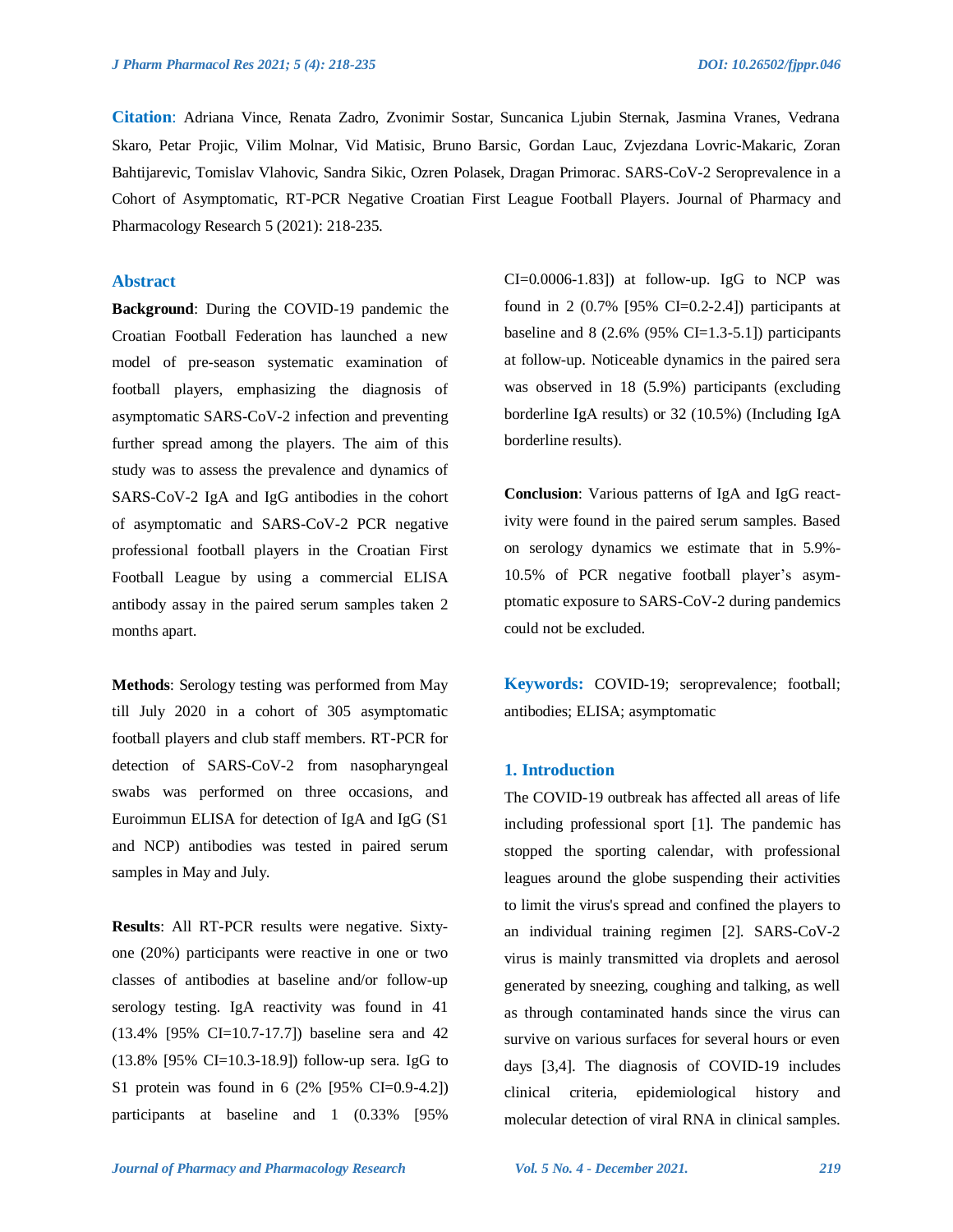Serological assays that detect specific antibodies to SARS-CoV-2 can be useful in various settings to identify the individuals that remained asymptomatic but should not be used as a standalone test to detect acute infection [5,6].

The median time to onset of symptoms for persons infected with SARS-CoV-2 is 5 days [7]. Studies suggest that the proportion of asymptomatic COVID-19 cases ranges from 17.9% to 78% [8–10]. There is increasing evidence that asymptomatic or minimally symptomatic persons can spread the virus, particularly during the late incubation period, so it is of utmost importance to detect the asymptomatic spreaders timely to prevent rapid disease transmission [11,12]. The immune response in asymptomatic individuals has not been completely understood [13]. The football community worldwide is keen to return to football activities, but the return to sporting activities requires risk assessment based on SARS-CoV-2 prevalence within a given cohort and implementation of strict epidemiologic preventive measures accordingly [14]. During lockdown in Croatia, the football championship was interrupted as it was the case worldwide. The Croatian Football Federation has launched a new model of pre-season systematic examination of football players, coaches and staff members, with a particular emphasis on diagnosing asymptomatic SARS-CoV-2 infection to prevent further virus spr-ead and to continue safely with training and matches. The model includes epidemiological interviews combined with molecular and serological testing of players before and during the re-starting phase of the first league championship to enable the continuation of the first league games, although without spectators [15].

As repeated molecular testing of SARS-CoV-2 from

nasopharyngeal swabs was negative in all tested individuals in our cohort, in this paper we analyzed the serological findings to explore the possibility of asymptomatic exposure to the virus. Earlier studies have found that serum antibodies begin to rise one week after a coronavirus infection with IgA and IgM peaking in the first 5-7 days and decline after 28 days, while IgG antibodies can be detected 7-10 days after infection, reaching the peak 7 weeks later, with long-term memory plasma cells persisting for a long time, protecting individuals against reinfection [16,17]. Seroconversion is faster and more robust in patients with severe disease [6]. The duration of detectable antibodies and their neutralizing capacity is still being studied [18,19]. For a more accurate interpretation of the serological result, paired serum specimens from the same individual should be collected at least several weeks apart [6]. Various commercial assays utilizing different techniques that measure the binding of IgG, IgM, and/or IgA antibodies have been developed. The performance of the serologic assays varies in different testing cohorts and it has not been fully understood yet [20–22]. The cross-reactivity to other coronaviruses and other viruses can lead to false-positive results [23].

The aim of this study is to analyze the prevalence and dynamics of SARS-CoV-2 IgA and IgG antibodies in the cohort of asymptomatic and SARS-CoV-2 RT-PCR negative professional football players in the Croatian First Football League during the COVID-19 pandemic in Croatia by using a commercial ELISA antibody assay in paired serum samples taken two months apart during COVID-19 pandemic in Croatia.

## **2. Material and Methods 2.1 Study design**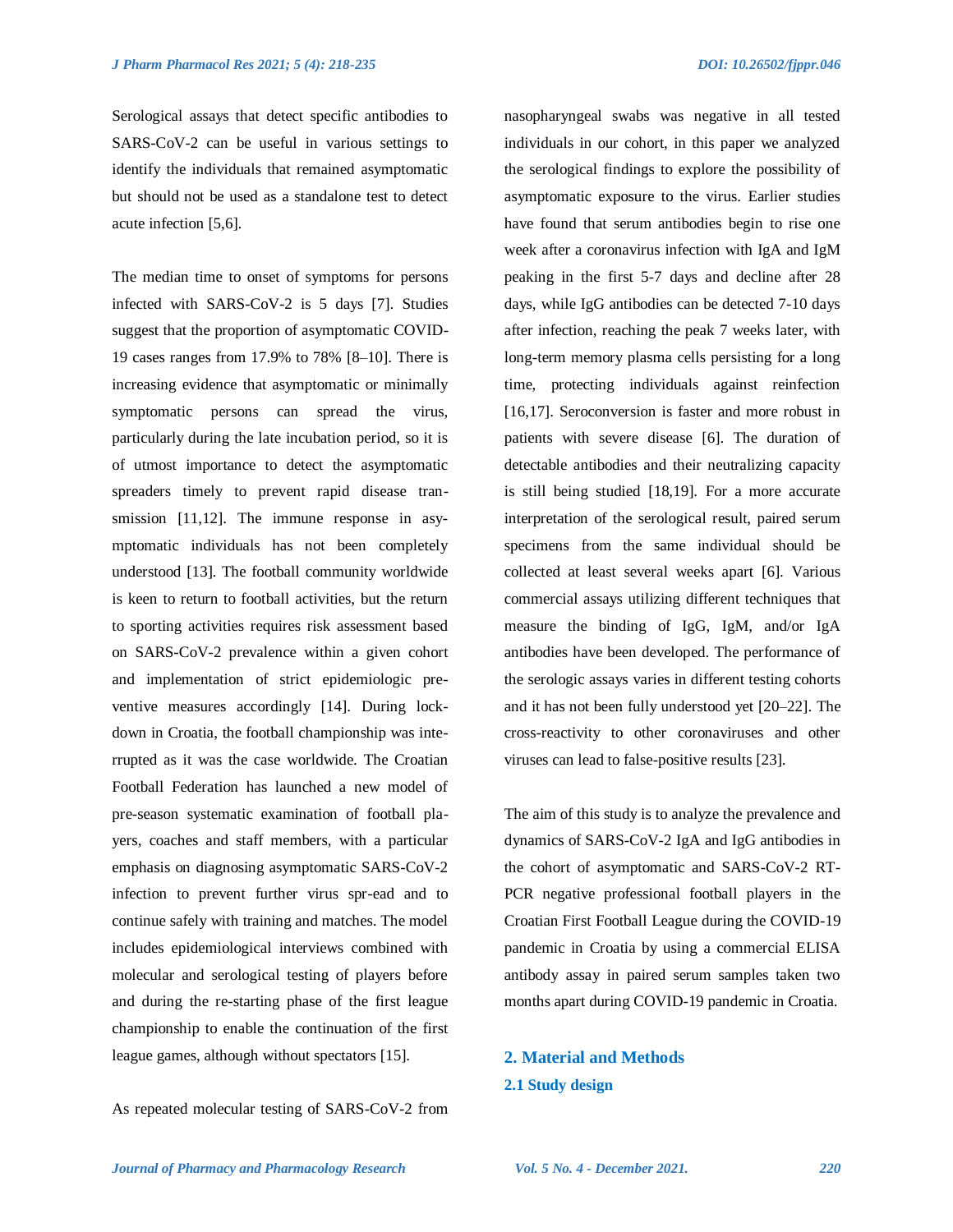Prospective cohort study as a part of Croatian preseason football preparation in the era of COVID-19 performed from April until July of 2020 [15].

## **2.2 Study Population**

A total of 350 participants including all registered football players and club staff members of the Croatian First Football National League participated in this study, all of whom were male aged from 17 to 71 years. All participants were enrolled at the primary club setting. The participants strictly followed the Croatian Football Federation protocol that included limited social contact and training in small groups. None of the participants presented with fever or any respiratory symptoms at the time of testing. An epidemiological questionnaire was filled out at the beginning of the study. One participant was excluded from the study for not completing the questionnaire.

At the time of the third sampling 44 participants were lost to follow-up; therefore, the final number of included participants in the study was 305.

Ethical approval for the study was gained from the Ethics Committee of the Institute of Public Health "dr. Andrija Štampar" (class: 641-01/20-01/01, registry number: 381-10-20-07, date of approval: 11/05/2020). All of the included patients gave a signed written consent to be included in the study prior to testing.

#### **2.3 Sampling**

The testing was performed in three phases from May to July 2020. In phase 1 (last week of May 2020), a nasopharyngeal swab was taken for RT-qPCR molecular analysis and the epidemiological questionnaire was filled out by the participants (Table S1). In phase 2 (five days after the initial sampling) another nasopharyngeal sample was taken for molecular testing and a sample of peripheral venous blood was drawn for serology. In phase 3 (last week of July), two months after phase 2, both molecular and serological testing was repeated.

In all 3 phases sampling was performed in club ambulances by the same team doctors. Molecular analysis in phases 1 and 2 was performed in the Department of Microbiology of the Institute for Public Health "Dr. Andrija Štampar", in phase 3 it was performed in Genos Ltd, DNA Laboratory. The serological testing was performed in St. Catherine Specialty **Hospital** laboratory.

| <b>Ouestion</b>                                                                                |               |                                                    |
|------------------------------------------------------------------------------------------------|---------------|----------------------------------------------------|
|                                                                                                |               | Have you been outside Croatia in the last 2 weeks? |
| Have you been in close contact with a COVID-19 patient in the last 2 weeks?                    | YES/NO        |                                                    |
| Have you ever been in self-isolation or quarantine as recommended by a doctor?                 | YES/NO        |                                                    |
| Has any of your houshold members been in or is currently in self-isolation as recommended by a |               |                                                    |
| doctor?                                                                                        |               |                                                    |
| Does any of your household members have any of the following symptoms: cough, fever,           | <b>YES/NO</b> |                                                    |

**Table S1:** Epidemiological questionnaire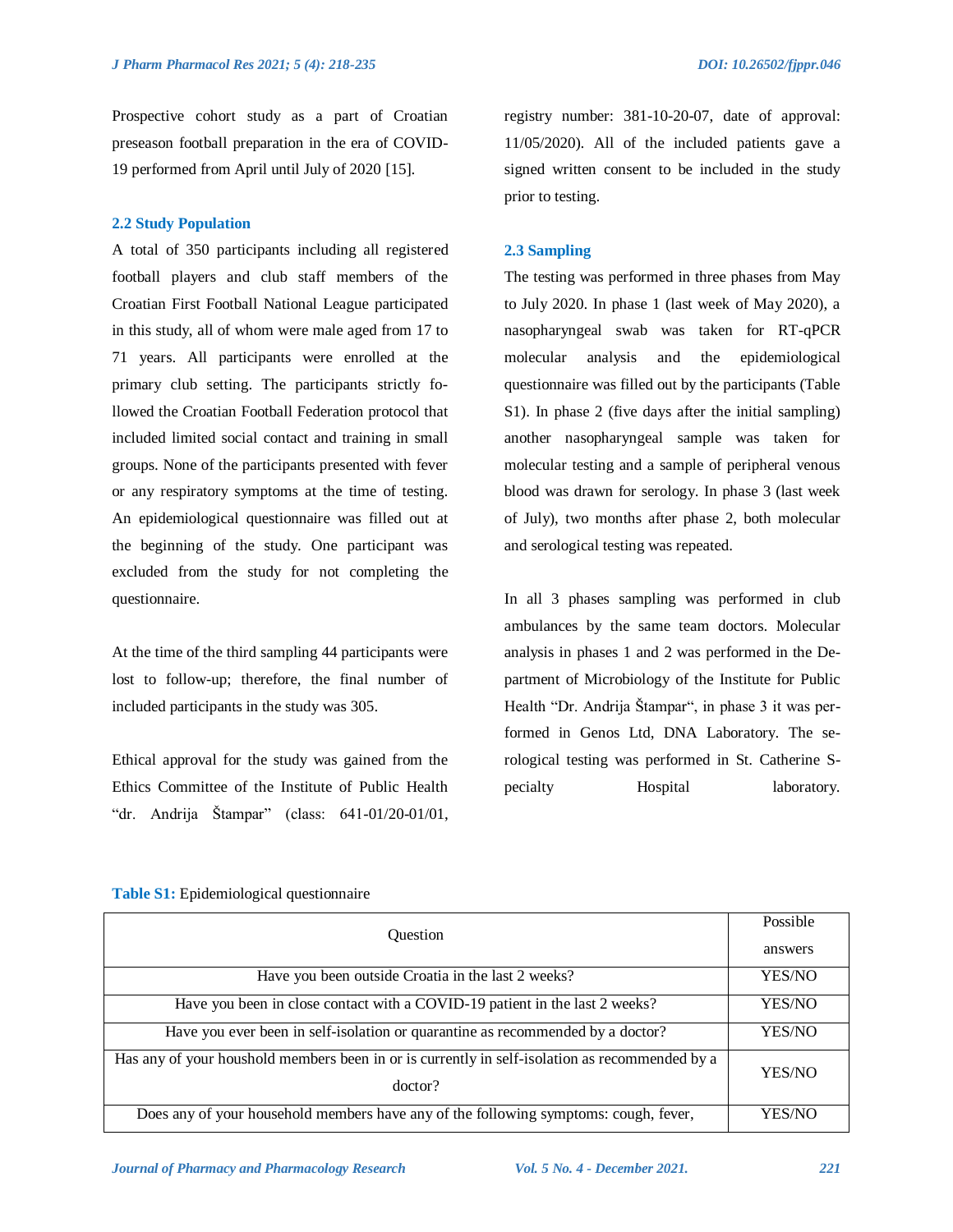| shortness of breath?                                                                                                         |                 |
|------------------------------------------------------------------------------------------------------------------------------|-----------------|
| Have you followed the measures of physical distance and minimized personal contacts in<br>accordance to the recommendations? | YES/NO          |
| Did you have any of these symptom in the past 2 weeks: feaver, fatigue, sore throat, headache,                               | Multiple choice |
| loss of smell, shiver, muscle aches, nose leak, shortness of breath, chest pain, chest whistling?                            | question.       |
| Have you visited your doctor or been to the hospital in the last 2 weeks?                                                    | YES/NO          |
| Have you been previously tested for SARS-CoV-2                                                                               | YES/NO          |
| Did you get vaccinated against the flu this season?                                                                          | YES/NO          |
| Do you have any chronic health condition?                                                                                    | Open question.  |

#### **2.4 RT-PCR**

Nasopharyngeal swabs were transported in 1.5 mL of Hanks' Balanced Salt Solution (prepared following in house recipe) at  $+4 \square C$  to the molecular laboratory.

In phases 1 and 2, isolation of RNA was performed by EZ1 Virus Mini Kit v2.0 (Qiagen, Hilden, Germany on EZ1 Advanced XL instrument for automated purification of nucleic acids (Qiagen, Hilden, Germany). Amplification and detection of SARS-CoV-2 were performed using GeneFinder COVID-19 Plus RealAmp Kit (Osang Healthcare Co. Ltd., Anyang (Dongan), Gyeonggi, South Korea) on Cobas Z 480 Instrument (Roche Diagnostics GmbH, Mannheim, Germany) according to the manufacturer's protocol. The assay identifies the virus by multiplex real-time RT-PCR targeting three virus genes: the envelope protein (E), the nu-cleocapsid protein (N) and RNA-dependent RNA po-lymerase (RdRp) genes. Besides primers for targeted genes, the kit includes the RNase P (RP) primer and probe set for detection of human RP in order to control for specimen quality and demonstration that nucleic acid was generated by the extraction process.

In phase 3 iAMP COVID-19 Detection Kit (ATILA BioSystems, Mountain View, CA, USA) was used for SARS-Cov-2 RNA detection. Raw samples without the RNA extraction process were used. Option C1 - centrifugation method (Recommended validation procedures for iAMP COVID-19 Detection Kit v 2.2, April 2020; protocol provided by the kit manufacturer) was followed for specimen processing and reaction assembly for isothermal amplification. Reverse transcription and amplification of target RNA sequences were performed on MIC device (Bio Molecular Systems, Upper Coomer QLD, Australia), using SARS-CoV-2 specific N/ORF-1ab primer sets.

## **2.5 Serology**

For serologic testing in our cohort, we have decided to use the CE marked commercial ELISA assay (Anti-SARS-CoV-2 IgA, Anti-SARS-CoV-2 IgG S and Anti-SARS-CoV-2 IgG NCP, Euroimmun Medizinische Labordiagnostika AG, Lübeck, Germany) which detects IgA and IgG antibodies to the S1 domain of spike protein, as well as IgG antibodies to nucleocapsid antigen (NCP), which is the antigen with the strongest immune dominance in the coronavirus family. This assay has been validated in numerous studies, showing adequate sensitivity and specificity [24–30]. The assay is intended for use as an aid in identifying individuals with an adaptive immune response to SARS CoV-2, indicating recent or prior infection [30]. The test was performed on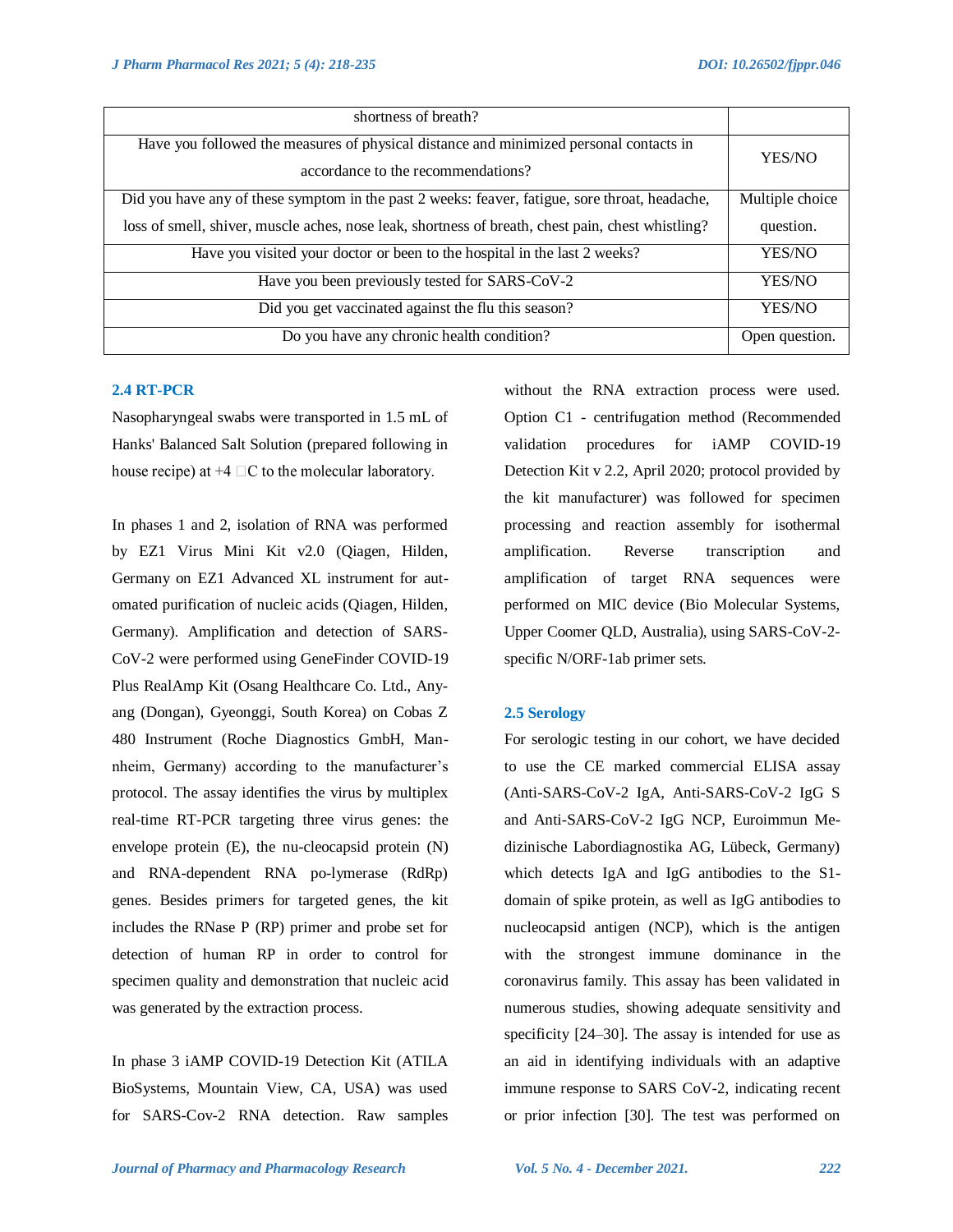Euroimmun I-2P ELISA analyzer (Euroimmun Medizinische Labordiagnostika AG, Lübeck, Germany) according to the instructions of the manufacturer. After adding the conjugate, a sample's immunoreactivity was determined by measuring optical density at 450 nm (OD450) and then divided by the OD450 of the calibrator provided to minimize the inter-assay variation. The semiquantitative results were expressed in arbitrary units as OD ratio and interpreted as positive, borderline or negative according to the manufacturer's proposed cut-off values ( $\geq 1.1$  positive;  $\geq 0.8 - < 1.1$  borderline;  $< 0.8$ negative). The internal quality control was performed by parallel testing of 6 positive samples from patients who were symptomatic and RT-qPCR confirmed COVID-19, 4-8 weeks before serology testing. The OD ratios from positive controls were: IgA (S1): 0.81-2.58; IgG (S1): 1.65-7.43; IgG (NCP): 3.48- 5.07.

To exclude the acute Epstein-Barr virus (EBV) infection and the presence of heterophilic antibodies that could cause cross-reactivity in tested samples, serological analyses were performed to determine IgM and IgG class antibodies against Epstein-Barr virus capsid antigen (Anti-EBV-CA IgM and Anti-EBV-CA IgG, respectively) and IgG against EBV nuclear antigen 1 (Anti-EBNA-1 IgG) supplied by Euroimmun Medizinische Labordiagnostika AG, Lübeck, Germany.

#### **2.6 Statistical Analysis**

The analysis was performed using SAS 9.4 program, SAS Institute, Cary, North Carolina. Continuous variables were presented as mean, standard deviation, median and 25/75 percentile. Categoric variables were presented as frequencies and percentages. The confidence interval for the proportion of IgA and IgGs was calculated using the Wilson scoring interval [31]. We have compared groups of IgA positive and negative individuals. Statistical significance was determined by the Mann-Whitney test for continuous variables and the chi-squared test for categoric variables; for small sample sizes, the exact test was performed. The frequency of positivity in two periods was compared with the McNemar test for dependent samples (Table S2).

**Table S2:** IgA antibody status by the sampling phase. Even though the overall number of IgA positive serums did not change, there were significant changes (McNemar p<0.001) of the IgA status in the groups due to newly found positive results and the loss of positivity.

| Time of sampling | IgA antibody status |                   |       |
|------------------|---------------------|-------------------|-------|
|                  | Negative            | Positive          | Total |
| Phase 3          | 262<br>$(85.90\%)$  | 43<br>$(14.10\%)$ | 305   |
| Phase 2          | 264                 | 41                | 305   |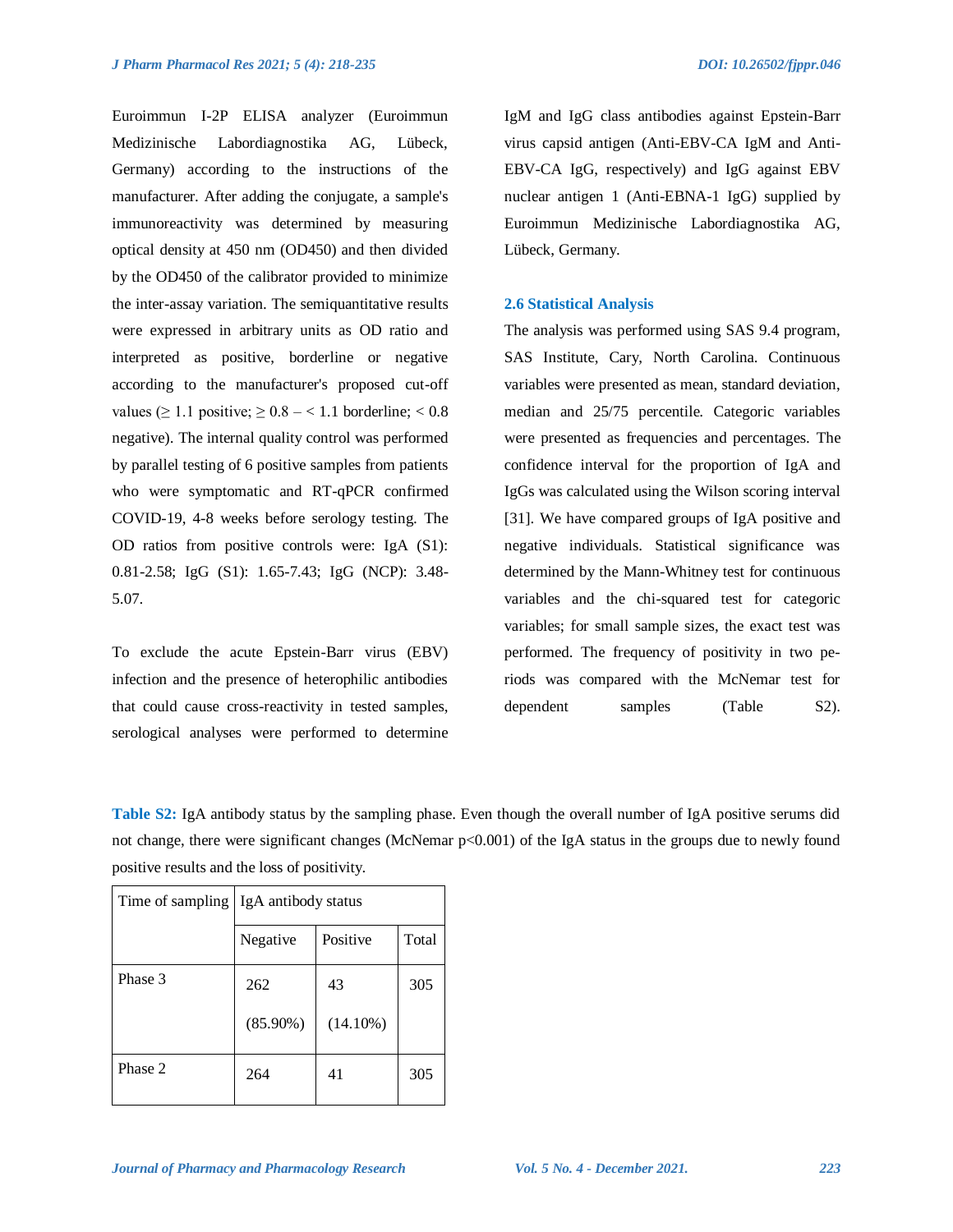|       | Time of sampling   IgA antibody status |          |     |
|-------|----------------------------------------|----------|-----|
|       | Positive<br>Total<br>Negative          |          |     |
|       | (86.23%)                               | (13.77%) |     |
| total | 526                                    | 84       | 610 |

## **3. Results**

## **3.1 RT-PCR**

In phases 1 and 2, all of the tested participants had negative RT-PCR results for the presence of SARS-CoV-2 in nasopharyngeal samples. In phase 3, SARS-CoV-2 was not detected for 299 nasopharyngeal samples analyzed with the iAMP COVID-19 Detection Kit. Internal control amplification failure was observed for 6 samples even after the test was repeated. However, the serologic results were negative for those participants in phases 2 and 3, therefore they were considered negative for the presence of SARS-CoV-2.

#### **3.2 Sociodemographics**

For the sociodemographic data analysis, we present the data collected from 349 participants included in phases 1 and 2 who answered the epidemiologic questionnaire.

Because we have noticed that most of the individuals tested positive for IgA, we decided to show the data according to IgA positivity or negativity. The mean age in our cohort was 28.5 years, median 25 years, 272 (77.9%) of participants were active football players, 43 (12.3%) were coaches and 26 (7.4%) were the medical staff. There were no significant differences in IgA positivity according to age, nor function in the club (Table 1).

There was also no statistical significance in IgA positivity regarding self-reported epidemiologic history related to higher exposure to COVID-19 infection including self-isolation, traveling outside Croatia, or being in close contact with SARS-CoV-2 positive patients (Table 2).

|                 | IgA negative | IgA positive | Total     | p-value |
|-----------------|--------------|--------------|-----------|---------|
|                 | $(N=301)$    | $(N=48)$     | $(N=349)$ |         |
| Age             |              |              |           | 0.354   |
| Mean            | 28.8         | 26.8         | 28.5      |         |
| <b>SD</b>       | 9.3          | 7.7          | 9.1       |         |
| Median          | 25           | 24           | 25        |         |
| 25th percentile | 23           | 22           | 22        |         |
| 75th percentile | 32           | 29           | 31        |         |

#### **Table 1:** Age and club functions of participants (N=349) by SARS-CoV-2 IgA antibody status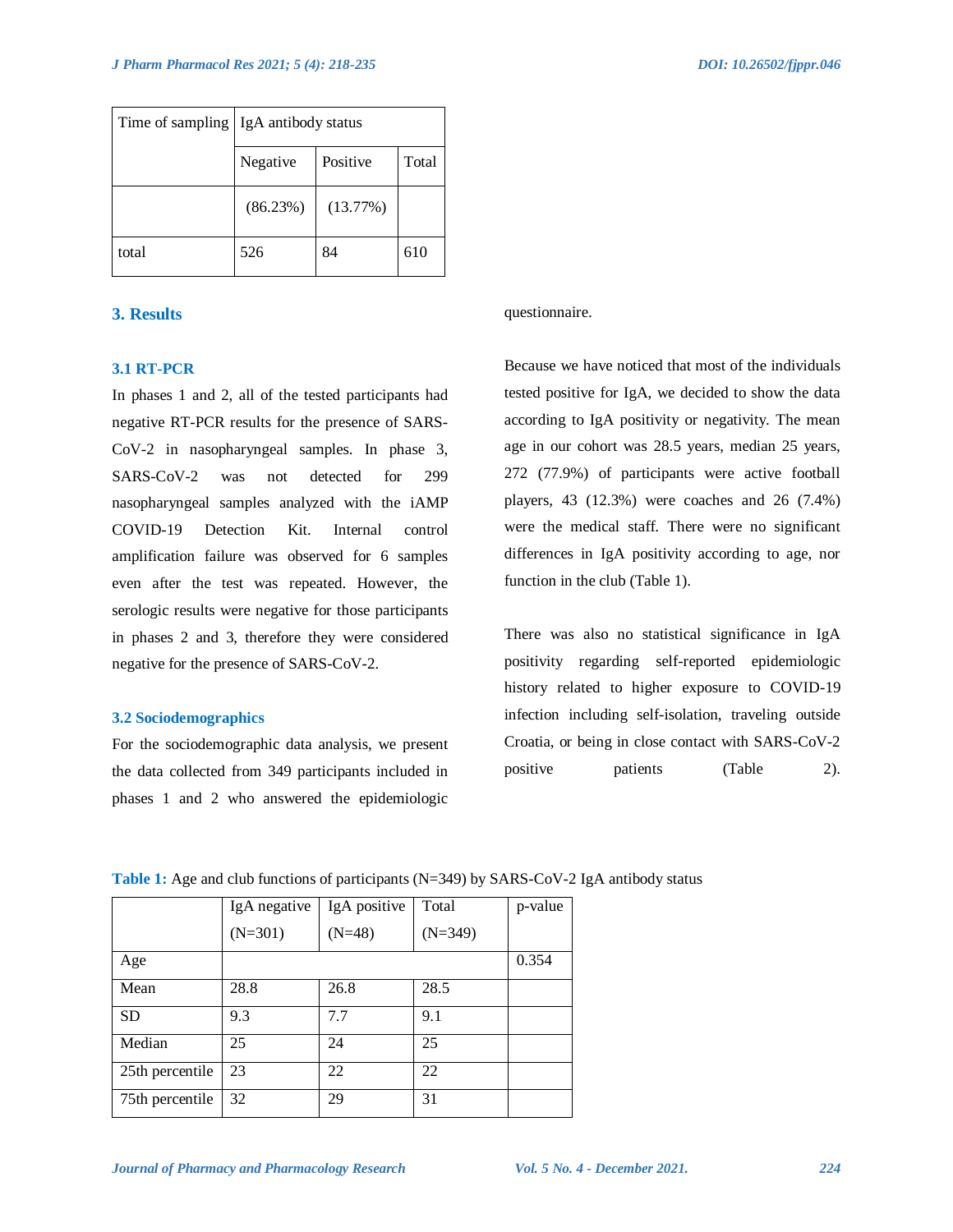| Club function |             |             |             | 0.983 |
|---------------|-------------|-------------|-------------|-------|
| Player        | 234 (77.7%) | 38 (79.2%)  | 272 (77.9%) |       |
| Coach         | 36 (12.0%)  | $7(14.6\%)$ | 43 (12.3%)  |       |
| Medical staff | 24 (8.0%)   | $2(4.2\%)$  | 26 (7.4%)   |       |
| Other         | 7(2.3%)     | $1(2.1\%)$  | $8(2.3\%)$  |       |

IgA, immunoglobulin A; SD, standard deviation.

**Table 2:** SARS-CoV-2 IgA antibody status of participants (N=349) for selected self-reported epidemiological categories

|                               | IgA negative | IgA positive | Total       | p-value |
|-------------------------------|--------------|--------------|-------------|---------|
|                               | $(N=301)$    | $(N=48)$     | $(N=349)$   |         |
| Self-isolation                |              |              |             | 0.985   |
| Yes                           | 11(3.7%)     | $2(4.2\%)$   | 13 (3.7%)   |         |
| N <sub>o</sub>                | 290 (96.3%)  | 46 (95.8%)   | 336 (96.3%) |         |
|                               |              |              |             |         |
| Traveling abroad              |              |              |             | 0.845   |
| Yes                           | 19 (6.3%)    | $2(4.2\%)$   | $21(6.0\%)$ |         |
| N <sub>0</sub>                | 282 (93.7%)  | 46 (95.8%)   | 328 (94.0%) |         |
|                               |              |              |             |         |
| Close contact with a COVID-19 |              |              |             | 0.852   |
| positive person               |              |              |             |         |
| Yes                           | $2(0.7\%)$   | $\mathbf{0}$ | $2(0.6\%)$  |         |
| N <sub>0</sub>                | 299 (99.3%)  | 48 (100%)    | 347 (99.4%) |         |

IgA, immunoglobulin A.

## **3.3 Serology**

For the analysis of serology, we present the data from 305 participants for whom the results of paired serum samples were available. The serological testing results in phases 2 and 3 are presented in Tables 3 and 4 respectively. A total of 61 (20%) out of 305 participants sera were reactive in one or two classes

of SARS-CoV-2 antibodies at first and/or follow-up serology testing. The majority of participants (331, 94.8%) had positive IgG antibodies to EBV-VCA and EBNA. Not a single case of acute EBV infection was detected that could cross-react with SARS-CoV-2 antibodies.

**Table 3:** Results of SARS CoV-2 serological testing of participants (N=305) in phase 2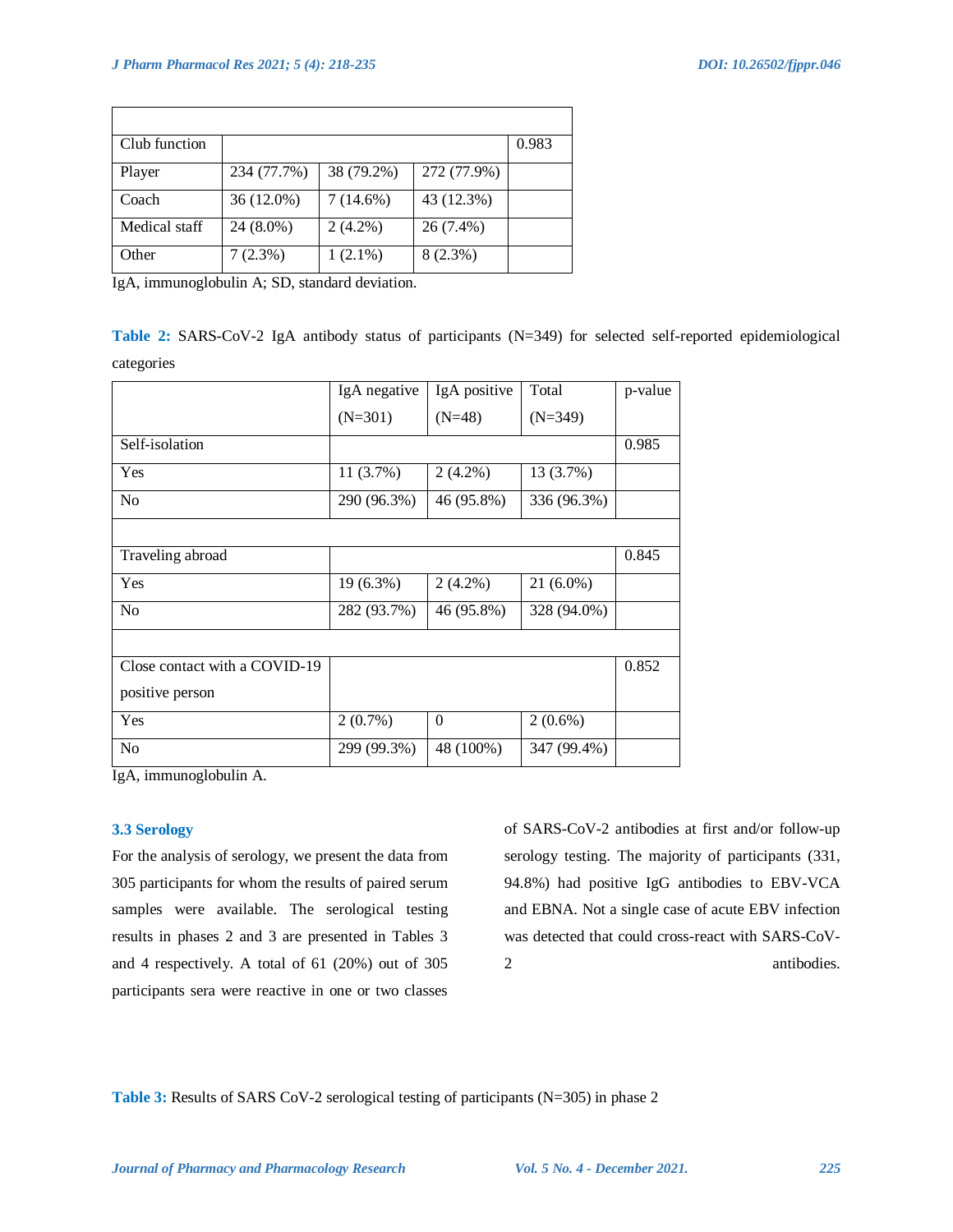| Serological testing phase $2(N=305)$ |                           |                          |                           |  |  |
|--------------------------------------|---------------------------|--------------------------|---------------------------|--|--|
| <b>Result</b>                        | IgA                       | IgG S1                   | <b>IgG NCP</b>            |  |  |
|                                      | N / % [95% CI]            | N / % [95% CI]           | $N / %$ [95% CI]          |  |  |
| <b>Positive</b>                      | 24 / 7.87 [5.34-11.44]    | $2/0.66$ [0.18-2.36]     | $1/0.33$ [0.0006-1.83]    |  |  |
| <b>Borderline</b>                    | $17/5.57$ [3.51-8.74]     | $4/1.31$ [0.05-3.32]     | $1/0.33$ [0.0006-1.83]    |  |  |
| <b>Negative</b>                      | 264 / 85.56 [82.27-89.93] | 299 / 98.03 [95.78-99.1] | 303 / 99.34 [97.64-99.82] |  |  |

CI, confidence interval; IgA, immunoglobulin A; IgG S1, immunoglobulin G against S1 domain of the SARS CoV-2 spike protein; IgG NCP, immunoglobulin G against SARS CoV-2 nucleocapsid protein

**Table 4:** Results of SARS CoV-2 serological testing of participants (N=305) in phase 3

| Serological testing phase $3(N=305)$ |                           |                           |                           |  |  |
|--------------------------------------|---------------------------|---------------------------|---------------------------|--|--|
| <b>Result</b>                        | IgA                       | IgG <sub>S1</sub>         | IgG NCP                   |  |  |
|                                      | N / % [95% CI]            | N / % [95% CI]            | $N / %$ [95% CI]          |  |  |
| <b>Positive</b>                      | $21 / 6.89$ [4.55-10.30]  | $\overline{0}$            | $3/0.98$ [0.34-2.85]      |  |  |
| <b>Borderline</b>                    | 21/6.89 [4.55-10.30]      | $1/0.33$ [0.0006-1.83]    | $5/3.78$ [0.70-1.83]      |  |  |
| <b>Negative</b>                      | 263 / 86.23 [81.91-89.65] | 304 / 99.67 [98.17-99.94] | 297 / 97.38 [94.91-98.67] |  |  |

CI, confidence interval; IgA, immunoglobulin A; IgG S1, immunoglobulin G against S1 domain of the SARS CoV-2 spike protein; IgG NCP, immunoglobulin G against SARS CoV-2 nucleocapsid protein

The first serology testing (phase 2) showed that 13.4% (95% CI=10.7-17.7) of sera tested borderline or positive for IgA, 2% (95% CI=0.9-4.2) of sera were borderline or positive for IgG (S1) and 0.7% (95% CI=0.2-2.4) were borderline or positive for IgG (NCP). The results were similar at the follow-up

testing (phase 3): 13.8% (95% CI=10.3-18.9) borderline or positive results for IgA, only 0.3% (95% CI=0.0006-1.83) IgG (S1) reactive, but 2.6% (95% CI=1.3-5.1) became borderline or positive for IgG (NCP). The dynamics of the antibody reactivity for each participant is shown in Figure 1.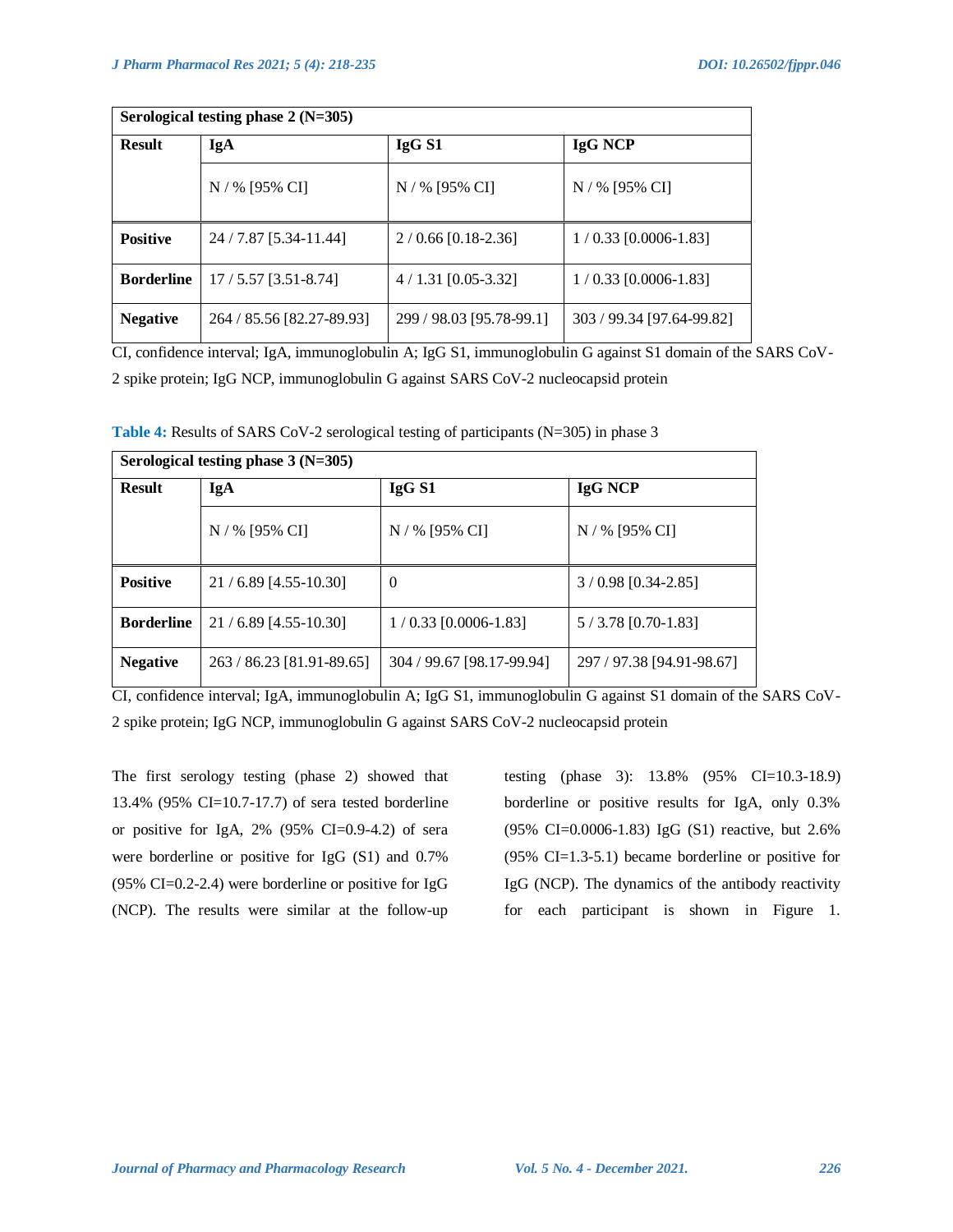

**Figure 1:** Heat map of participants serologically positive for SARS-CoV-2 antibodies. Most of the participants were positive in only one class of antibodies. There were only seven cases of double positivity: 2 participants in phase 2: one IgA positive + IgG (S1) positive (participant no. 8) and one IgA borderline + IgG (NCP) positive (participant no 41), 5 participants in phase 3: two IgA positive + IgG (NCP) positive (participants no. 24 and 41), two IgA positive + IgG (NCP) borderline (participants no 5 and 22) and one IgG (S1) borderline + IgG (NCP) borderline (participant no. 60). When we look at the dynamics at the follow-up testing for double-positive sera; the participant no. 8 IgA + IgG (S1) positive stayed borderline in IgA class, but lost IgG antibodies, the participant no. 41 that was IgA borderline and IgG (NCP) positive became IgA and IgG (NCP) positive. Looking at the double positives in the follow-up sera, 3 participants (no. 5, 22 and 24) were already IgA positive at the first serology testing, participant no. 41 was already IgA borderline and IgG (NCP) positive in the first test, and participant no. 60 was IgG (NCP) borderline, so we can conclude that in 6 (2%) out of 305 participants, previous asymptomatic contact with SARS-CoV-2 was fully suspected. Green box, negative; Orange box, borderline; Red box, positive; IgA, immunoglobulin A; IgG S, immunoglobulin G against S1 domain of the SARS CoV-2 spike protein; IgG NCP, immunoglobulin G against SARS CoV-2 nucleocapsid protein.

Participants who were borderline and positive only for the presence of IgA antibodies at baseline were observed with interest at follow-up, because of their relatively high number in the cohort. Thirteen out of 305 (4.2%) participants that were IgA positive (OD ratio  $>1,1$ ) in the first testing stayed positive in the follow-up, 8/305 (2.6%) IgA positives became IgA borderline at the follow-up, and 3 participants lost their positivity. Out of 17/305 (5.6%) borderline IgA (OD ratio 0.8-1.1), 4/305 (1.3%) became positive (OD ratio  $>1.1$ ) in the follow-up, 5/305 (1.6%) stayed borderline and 8/305 (2.6%) lost their positivity.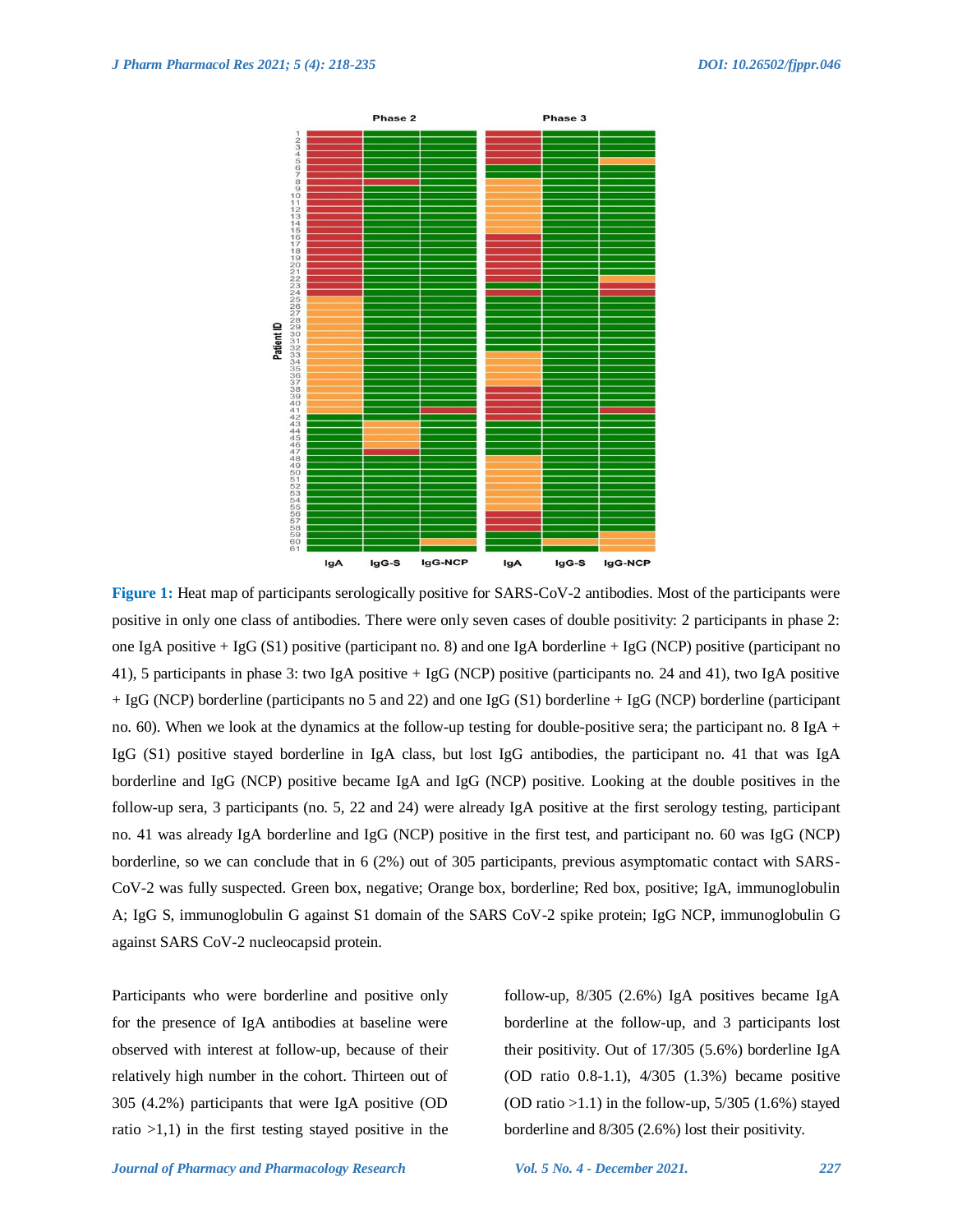#### **3.4 Assumed SARS-CoV-2 Contact**

We assumed contact with SARS-CoV-2 when at least 2 types of antibodies were detected at any testing phase and/or when the same class antibody reactivity was found at follow up (mostly IgA). We estimated, according to the dynamics of the antibodies in paired serum samples, that in 5,9% of participants previous contact with SARS-CoV-2 was possible (Table 5). If the borderline results in one of the testing points are regarded as positive, we cannot exclude the previous contact with SARS-CoV-2 in additional 14 (4.6%) participants, therefore a total of 10.5% of participants in our cohort can be suspected of having previous exposure to the virus (Table 5). However, the finding of borderline IgA at both testing points was not assumed as probable contact due to the low specificity of IgA antibodies reported [25–27].

**Table 5:** Possible contact with SARS-CoV-2 based on SARS-CoV-2 serology dynamics in paired serum samples of Croatian football players. All of the paired serum combinations are presented.

| 1st serology             | 2nd serology   | Number of       | Possible contact with SARS-             |
|--------------------------|----------------|-----------------|-----------------------------------------|
| (Phase 2)                | (Phase 3)      | participants    | $CoV-2$                                 |
| $IgA+$                   | $IgA+$         | 10              | 10                                      |
| IgA+                     | $IgA+/-$       | 7               | $*7$                                    |
| $IgA+$ , $IgGS1+$        | $IgA+/-$       | $\mathbf{1}$    | $\mathbf{1}$                            |
| $IgA+$                   | IgA+, IgG NCP+ | $\overline{1}$  | $\mathbf{1}$                            |
| IgA+                     | $IgA+,$<br>IgG | $\overline{2}$  | $\overline{2}$                          |
|                          | $NCP+/-$       |                 |                                         |
| $IgA+$                   | IgG NCP+       | $\mathbf{1}$    | $\mathbf{1}$                            |
| $IgA+$                   |                | $\overline{2}$  | $\Omega$                                |
| $IgA+/-$                 | $IgA+$         | 3               | $*3$                                    |
| $IgA+/-$                 | $IgA+/-$       | $\overline{5}$  | $\Omega$                                |
| IgA+/-, IgG NCP+         | IgA+, IgG NCP+ | $\mathbf{1}$    | $\mathbf{1}$                            |
| $IgA+/-$                 | $\frac{1}{2}$  | $\overline{8}$  | $\overline{0}$                          |
| $IgG S1+$                |                | $\mathbf{1}$    | $\mathbf{1}$                            |
| IgG $S1+/-$              | $\blacksquare$ | $\overline{4}$  | $*4$                                    |
| IgG NCP+/-               | IgG $S1+, IgG$ | $\mathbf{1}$    | $\mathbf{1}$                            |
|                          | $NCP+$         |                 |                                         |
| $\overline{\phantom{a}}$ | $IgA+$         | $\overline{4}$  | Newly detected                          |
| $\blacksquare$           | $IgA+/-$       | 8               | $\gamma$                                |
| $\blacksquare$           | IgG NCP+/-     | $\overline{2}$  | Newly detected                          |
| Total                    |                | $\overline{61}$ | 18/305<br>$(5,9\%)$<br>$*14/305$<br>$+$ |
|                          |                |                 | $(4.6\%)$                               |

Contact with SARS-CoV-2 is possible in 18 out of 305 participants based on paired serum analysis. If borderline results were interpreted as positive, where only one class of antibodies was borderline in any of the 2 samplings,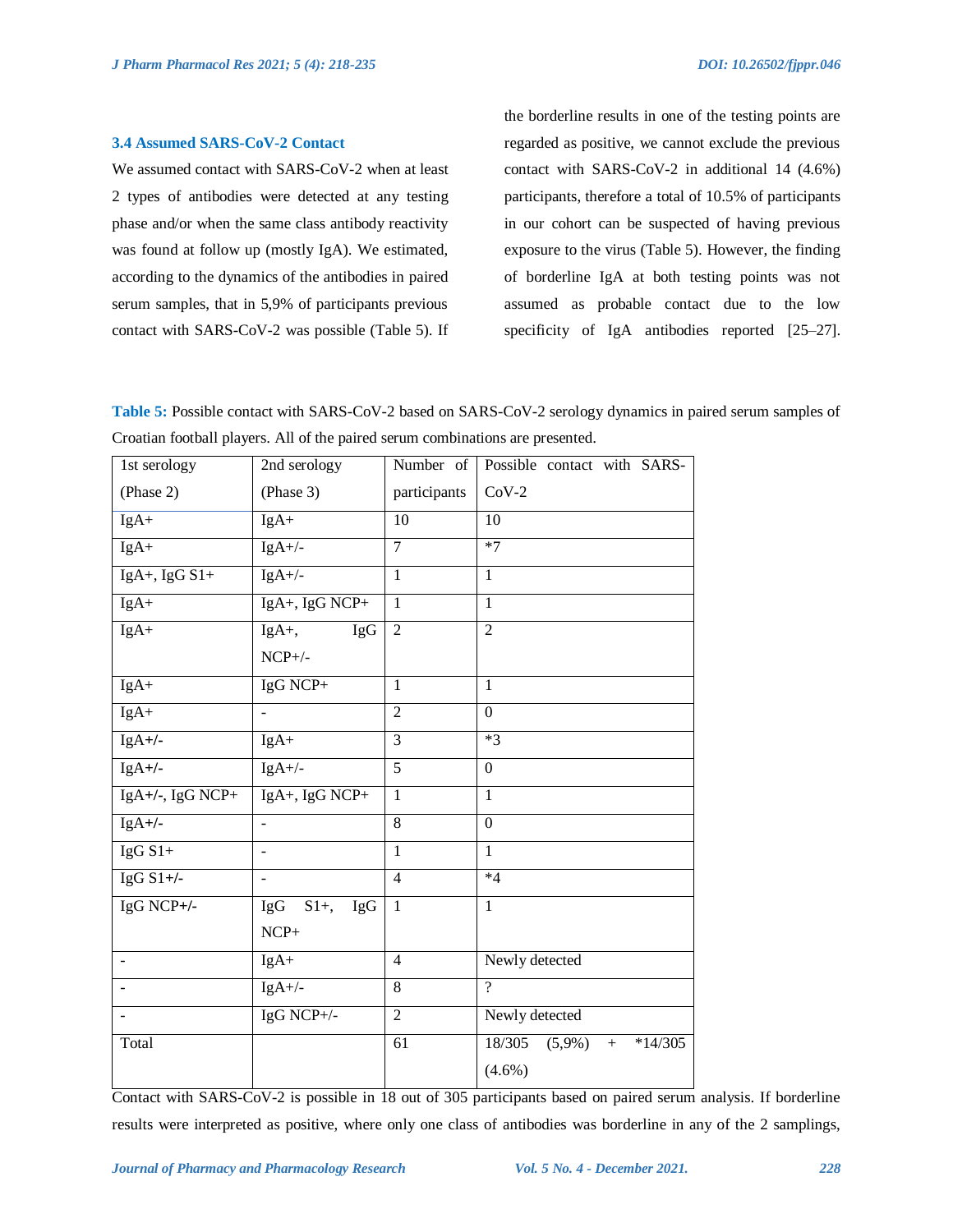additional 14 participants could have been in contact with SARS-CoV-2 (as indicated with "\*"). "+", positive; "+/-", borderline; "-", negative for all examined antibody classes; "?", unknown; IgA, immunoglobulin A; IgG S1, immunoglobulin G against S1 domain of the SARS CoV-2 spike protein; IgG NCP, immunoglobulin G against SARS CoV-2 nucleocapsid protein.

## **4. Discussion**

## **4.1 Study background**

SARS-CoV-2 infection can have various clinical presentations: from asymptomatic to severe cases with pneumonitis, ARDS, and multiple organ failure; and possible long-term health consequences, primarily lung fibrosis [32,33]. In young people, most of the infections show a mild or asymptomatic course, however, severe cases with heart complications have also been described [34]. Still, those patients can spread the virus to their family, friends and colleagues, especially in the last days of incubation when the quantity of virus is the highest in the respiratory specimens [6]. This is important for football players as they have many close contacts during training, traveling, matches, etc. and can quickly spread the virus among their team, coaches, staff and others. Football player's career development requires a lot of time and effort invested into the prevention of injury, disease, disability and even death, therefore it is crucial to identify the infection early and isolate the infected person from the rest of the team in a timely manner. In this prospective study, we wanted to explore what information on exposition to SARS-CoV-2 we can obtain from serological data in the cohort of first league football players and staff members that were preparing for the restart of football season during the COVID-19 outbreak in Croatia. During the follow-up period from May to July 2020 study participants were tested three times for SARS-CoV-2 by RT-PCR. Not a single case of active infection was detected. All of the participants denied having any respiratory symptoms or fever throughout the whole study period. The seroprevalence of SARS-CoV-2 in the Croatian general population has not yet been published, but similar studies in cohorts of healthcare professionals and factory workers demonstrated that 1.27% and 2.7% tested individuals were positive for the presence of antibodies respectively [35,36].

#### **4.2 Results comparison**

Altogether in 61 out of 305 participants serum reactivity in at least one antibody class was found. We detected IgA positivity in 7.9% and 6.9% at baseline and follow-up sera, respectively. The prevalence of borderline IgA was 5.6% and 6.9% respectively. Euroimmun IgA ELISA was already validated in different studies. Jääskeläinen and coworkers, while evaluating IgG and IgA Euroimmun ELISA test, found lower specificity of IgA of 73% for presumably negative patients, however, the number of screened serum samples was small without follow-up testing. Positive IgA was also detected earlier and more frequently than IgG in serum samples from confirmed COVID-19 patients. The authors conclude that a second convalescent serum is needed to obtain reliable results [25]. We have found that IgA remained positive (OD>1.1) in 13 participants in the second testing, so we cannot ignore those results. Nicol et al. reported 17.3% false IgA positives among RT-PCR negatives, but they had tested only 50 presumably negative serum samples on one occasion and the "grey zone" was considered positive [26]. In our study, we have found 5.6% IgA borderline results at the first testing and 6.9% at the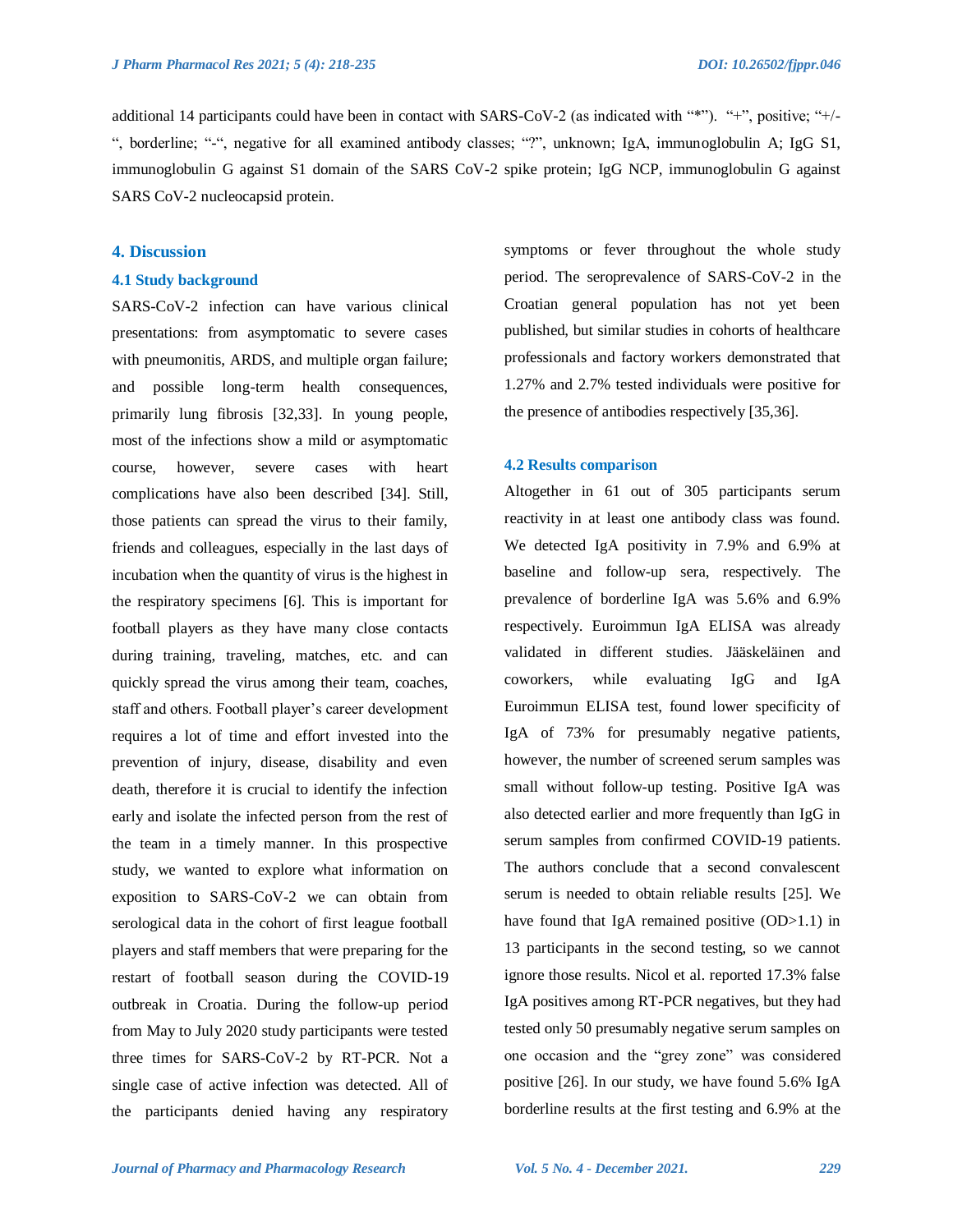second testing. Van Elslande et al. found very low ELISA IgA specificity of 73.8% in negative controls and pointed out that the ELISA IgA should not be used for the screening of asymptomatic persons [27]. Beavis et al. found 88.4% IgA specificity for 86 negative samples with borderline samples included in the positive results and concluded that results from antibody testing should not be used as the sole basis to diagnose or exclude SARS-CoV-2 infection or to inform infection status [24]. Obviously, there is a limitation of ELISA IgA performance due to falsepositivity in individuals without symptoms, most probably caused by cross-reactivity to other human coronaviruses.

However, all of the aforementioned studies have investigated only single serum samples from presumably negative individuals or COVID-19 patients, so no dynamics in antibody response could be observed. On the contrary, we have analyzed paired sera and found substantial positive IgA dynamics in 15 out of 305 (5%) of participants (Table 5, Figure 1). Borderline IgA results in asymptomatic patients are not easy to interpret, therefore we decided to leave out of conclusion the participants that had borderline results without any dynamics or presence of IgG antibodies simultaneously. IgG (S1) antibodies were detected in 6 cases only. Meyer and coworkers suggest that higher IgG (S1) cut-off value for seropositivity is needed (2.5) to secure an optimal specificity and positive predictive value [28]. However, IgG (S1) was detectable at baseline only in 6 sera in our cohort, out of which 4 were borderline and 2 had positive OD ratios (1.37 and 4.25). IgG (S1) positivity was not observed in paired sera at follow up 2 months later. Ortho-Heller and coworkers found a stronger decrease for IgG (NCP) than for S1 specific antibodies looking at the

longitudinal kinetics in the cohort of 20 nonhospitalized patients. They conclude that a single SARS-COV-2 antibody test should not be used to exclude or confirm a previous infection [37]. In our cohort IgG (NCP) antibodies were detectable only in two participants in phase 2, which also persisted through phase 3, while 6 new positive participants appeared, indicating possible asymptomatic infection between the two testing points. This is in line with Van Eslandie's retrospective study, which found a shorter time to seropositivity for IgG (NCP) compared with IgG (S1), with similar specificity for pre-COVID samples 94.7% and 96.55, respectively [38].

#### **4.3 Limitations and added value**

This study's limitations include relatively small sample size, possible cross-reactivity with antibodies to other human coronaviruses that were not analyzed, and the fact that only one commercial ELISA test was used. Also, we were not able to include serum samples from the pre-COVID era. The main added value of the study is the analysis of paired sera tested for IgA and IgG S and NCP antibodies in a homogenous cohort of 305 healthy young male participants, all negative for the presence of SARS-CoV-2 by RT-PCR in 3 testing phases and asymptomatic during the observation period.

#### **5. Conclusions**

Various patterns of IgA and IgG antibody reactivity were found in the cohort of 305 asymptomatic, RT-PCR negative Croatian first league football players in the paired serum samples collected in the period from May to July 2020. IgA reactivity was predominant and was found in 13.4% of tested sera at baseline and 13.8% at follow-up, either as borderline or positive following the manufacturer's proposed OD ratios in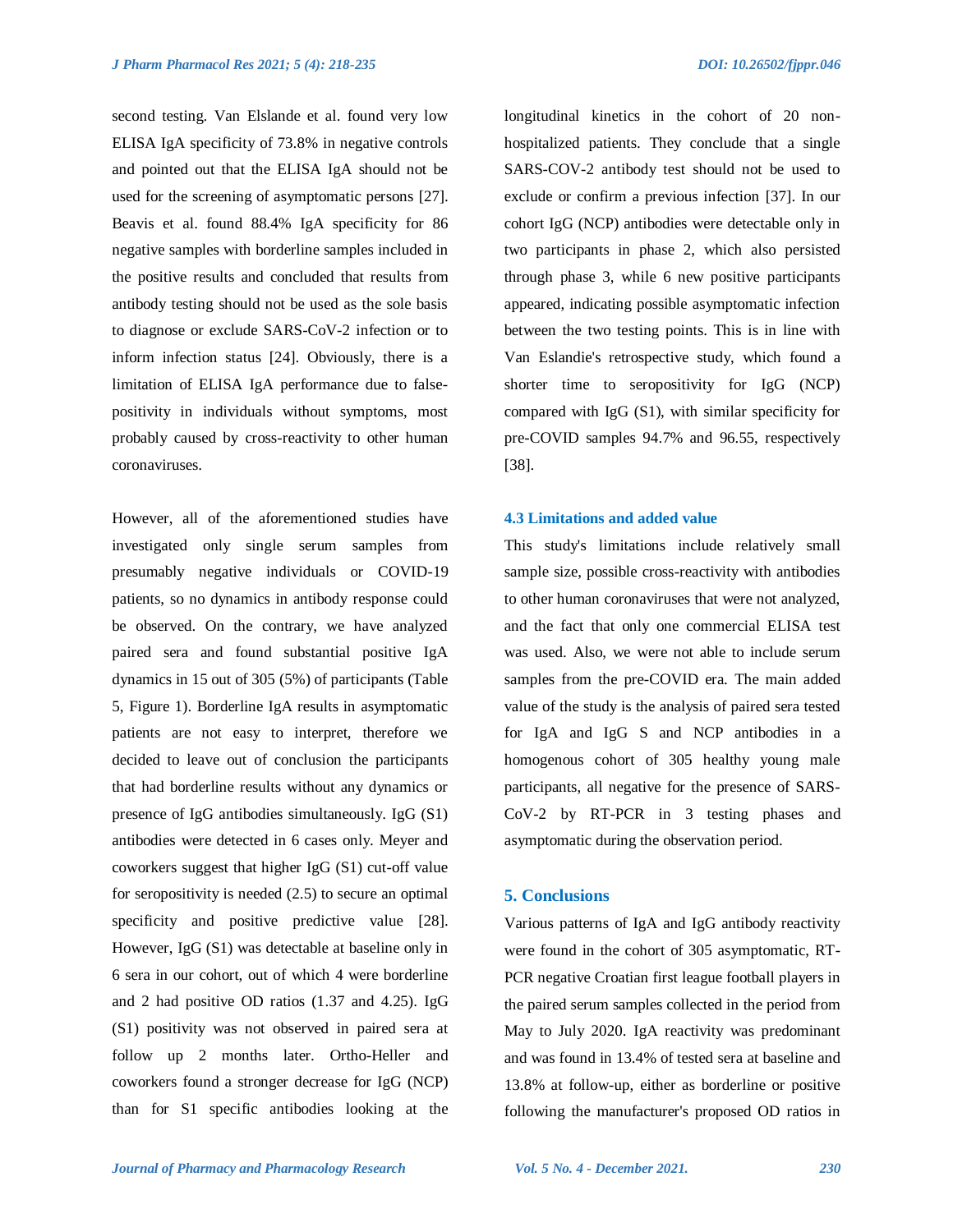the ELISA test. According to already published data on false-positive IgA results in presumably negative serum samples, our results should be interpreted cautiously. IgG reactivity was scarce (0.3-2.6%) at both testing points. Based on serology dynamics, we can conclude that in 5.9%-10.5% of PCR negative football players asymptomatic exposure to SARS-CoV-2 during pandemics could not be excluded. This calls for more frequent testing in asymptomatic players, perhaps with rapid antigen tests as point-ofcare diagnostics for SARS-CoV-2 [39,40]. It is obvious that SARS-CoV-2 can be transmitted asymptomatically in the cohort of football players, and authorities should insist on the strict implementation of preventive measures during overall sports activities.

## **Author contributions**

**Adriana Vince:** Conceptualization, Methodology, Writing – Original draft, Writing – Review  $&$  Editing **Renata Zadro:** Conceptualization, Investigation, Methodology, Writing – Original draft, Writing – Review & Editing

**Zvonimir Šostar:** Conceptualization, Writing – Original draft

**Sunčanica Ljubin Sternak:** Investigation, Writing – Original draft

**Jasmina Vraneš:** Investigation, Writing – Original draft

**Vedrana Škaro:** Investigation, Writing – Original draft, Writing – Review  $&$  Editing

Petar Projić: Investigation, Writing – Original draft, Writing – Review & Editing

**Vilim Molnar:** Investigation, Methodology, Writing – Original draft, Writing – Review & Editing

**Vid Matišić:** Investigation, Methodology, Writing – Original draft, Writing – Review & Editing, Project Administration

**Bruno Baršić:** Formal Analysis, Writing – Original draft

**Gordan Lauc:** Writing – Original draft

**Zvjezdana Lovrić-Makarić:** Writing – Original draft

**Zoran Bahtijarević:** Writing – Original draft

**Tomislav Vlahović:** Investigation, Writing – Original draft, Project Administration

**Sandra Šikić:** Writing – Original draft

**Ozren Polašek:** Formal Analysis, Writing – Original draft

**Dragan Primorac:** Conceptualization, Writing – Original draft, Writing – Review & Editing, Supervision

## **Funding**

This study was funded and sponsored by Croatian Football Federation, St. Catherine Specialty Hospital, Institute of Public Health "dr. Andrija Štampar" and the International Society for Applied Biological Sciences (ISABS).

## **Acknowledgements**

We thank the Croatian Football Federation and its president Mr. Davor Šuker, for their all-around support in the study. We also thank the Croatian first football league players and staff members for their participation and support in the sample obtainment process.

## **Declaration of Interests**

The authors declare that they have no known competing financial interests or personal relationships that could have appeared to influence the work reported in this paper.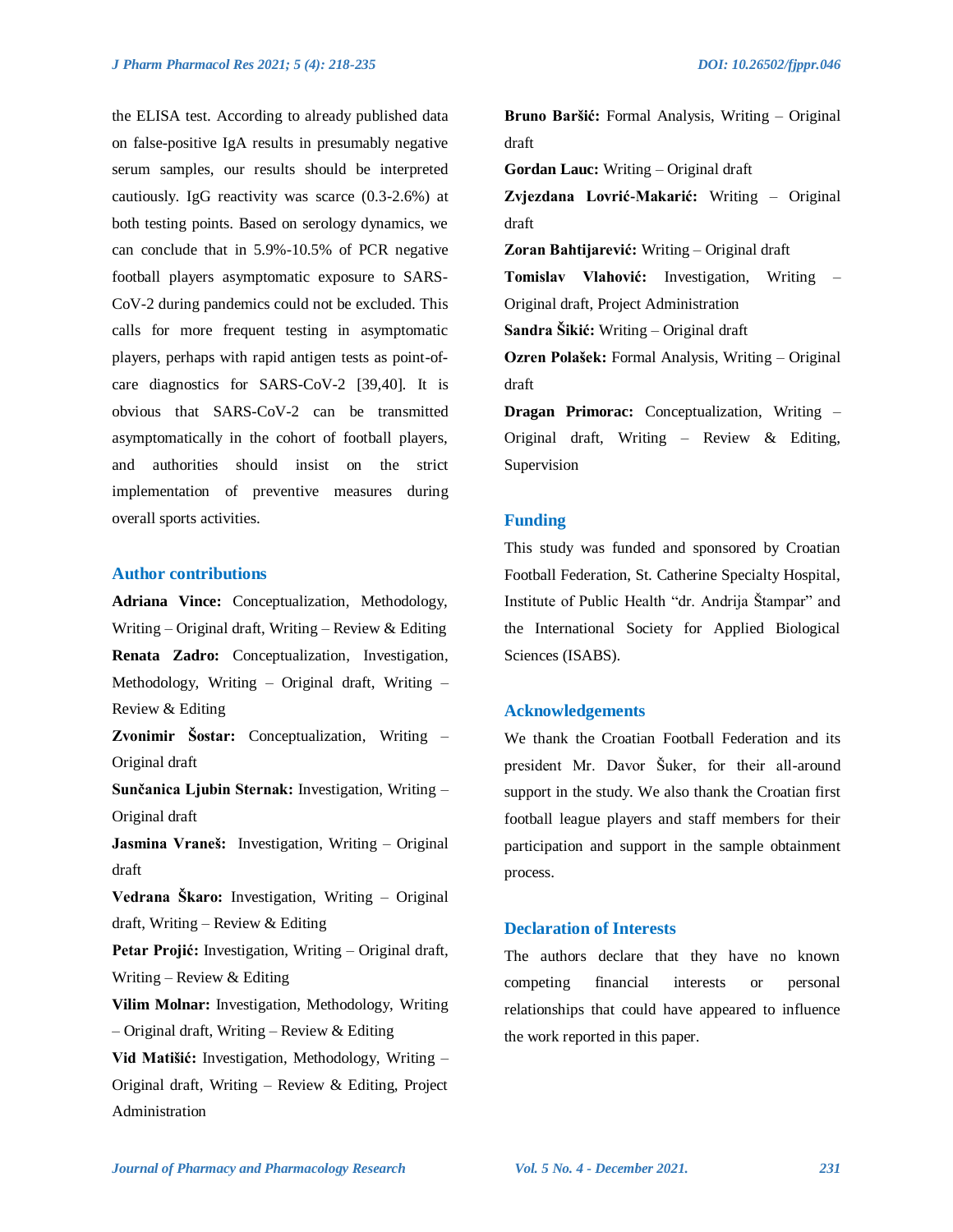## **References**

- 1. Corsini A, Bisciotti GN, Eirale C, Volpi P. Football cannot restart soon during the COVID-19 emergency! A critical perspective from the Italian experience and a call for action. *Br. J. Sports Med* 54 (2020): 1186–1187.
- 2. Eirale C, Bisciotti G, Corsini A, Baudot C, Saillant G, Chalabi H. Medical recommendations for home-confined footballers' training during the COVID-19 pandemic: from evidence to practical application. *Biol. Sport* 37 (2020): 203–207.
- 3. Van Doremalen, N.; Bushmaker, T.; Morris, D.H.; Holbrook, M.G.; Gamble, A.; Williamson, B.N.; Tamin, A.; Harcourt, J.L.; Thornburg, N.J.; Gerber, S.I.; et al. Aerosol and Surface Stability of SARS-CoV-2 as Compared with SARS-CoV-1. *N. Engl. J. Med* 382 (2020): 1564–1567.
- 4. Kampf G, Todt D, Pfaender S, Steinmann E. Persistence of coronaviruses on inanimate surfaces and their inactivation with biocidal agents. *J. Hosp. Infect* 104 (2020): 246– 251.
- 5. He F, Deng Y, Li W. Coronavirus disease 2019: What we know? *J. Med. Virol* 92 (2020): 719–725,
- 6. WHO. Diagnostic testing for SARS-CoV-2, Interim Guidance Available online.
- 7. Lauer SA, Grantz KH, Bi Q, Jones FK, Zheng Q, Meredith HR, Azman AS, Reich NG, Lessler J. The Incubation Period of Coronavirus Disease 2019 (COVID-19) From Publicly Reported Confirmed Cases: Estimation and Application. *Ann. Intern. Med* (2020).
- 8. Mizumoto K, Kagaya K, Zarebski A, Chowell G. Estimating the asymptomatic proportion of coronavirus disease 2019 (COVID-19) cases on board the Diamond Princess cruise ship, Yokohama, Japan, 2020. *Eurosurveillance* 25 (2020): 2000180.
- 9. Day M. Covid-19: four fifths of cases are asymptomatic, China figures indicate. *BMJ* (2020): m1375.
- 10. Nishiura H, Kobayashi T, Miyama T, Suzuki A, Jung, S, Hayashi K, Kinoshita R, Yang Y, Yuan B, Akhmetzhanov AR et al. Estimation of the asymptomatic ratio of novel coronavirus infections (COVID-19). *Int. J. Infect. Dis* 94 (2020): 154–155.
- 11. Ye F, Xu S, Rong Z, Xu R, Liu X, Deng P, Liu H, Xu X. Delivery of infection from asymptomatic carriers of COVID-19 in a familial cluster. *Int. J. Infect. Dis* 94 (2020): 133–138.
- 12. Rothe C, Schunk M, Sothmann P, Bretzel G, Froeschl G, Wallrauch C, Zimmer T, Thiel V, Janke C, Guggemos W et al. Transmission of 2019-nCoV Infection from an Asymptomatic Contact in Germany. *N. Engl. J. Med* 382 (2020): 970–971.
- 13. Long Q-X, Tang X-J, Shi Q-L, Li Q, Deng H-J, Yuan J, Hu J-L, Xu W, Zhang Y, Lv F-J et al. Clinical and immunological assessment of asymptomatic SARS-CoV-2 infections. *Nat. Med* 26 (2020): 1200–1204.
- 14. Carmody S, Murray A, Borodina M, Gouttebarge V, Massey A. When can professional sport recommence safely during the COVID-19 pandemic? Risk assessment and factors to consider. *Br. J. Sports Med* 54 (2020): 946–948,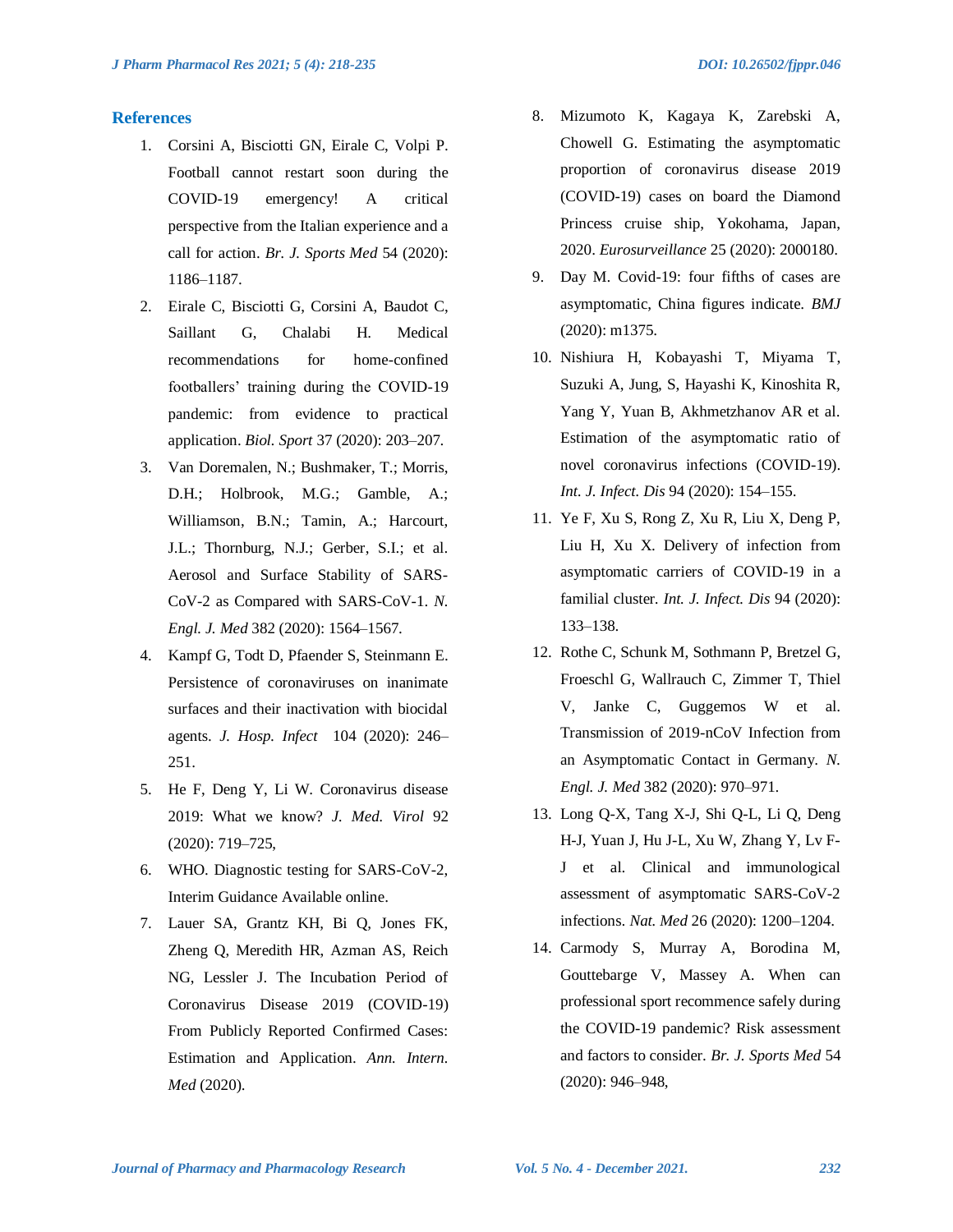- 15. Primorac D, Matišić V, Molnar V, Bahtijarević Z, Polašek O. Pre-season football preparation in the era of COVID-19: Croatian Football Association Model. *J. Glob. Health* 10 (2020): 010352.
- 16. Wu L-P, Wang N-C, Chang Y-H, Tian X-Y, Na D-Y, Zhang L-Y, Zheng L, Lan T, Wang L-F, Liang G-D. Duration of Antibody Responses after Severe Acute Respiratory Syndrome. *Emerg. Infect. Dis* 13 (2007): 1562–1564.
- 17. Stephens DS, McElrath MJ. COVID-19 and the Path to Immunity. *JAMA* 324 (2020): 1279–1281.
- 18. Zhao J, Yuan Q, Wang H, Liu W, Liao X, Su Y, Wang X, Yuan J, Li T, Li J et al. Antibody Responses to SARS-CoV-2 in Patients With Novel Coronavirus Disease 2019. *Clin. Infect. Dis* (2020): ciaa344.
- 19. Okba NMA, Müller MA, Li W, Wang C, GeurtsvanKessel CH, Corman VM, Lamers MM, Sikkema RS, de Bruin E, Chandler FD et al. Severe Acute Respiratory Syndrome Coronavirus 2−Specific Antibody Responses in Coronavirus Disease Patients. *Emerg. Infect. Dis* (2020): 1478–1488.
- 20. Lisboa Bastos M, Tavaziva G, Abidi SK, Campbell JR, Haraoui L-P, Johnston JC, Lan Z, Law S, MacLean E, Trajman A et al. Diagnostic accuracy of serological tests for covid-19: systematic review and metaanalysis. *BMJ* 370 (2020): m2516,
- 21. Gorse GJ, Donovan MM, Patel GB. Antibodies to coronaviruses are higher in older compared with younger adults and binding antibodies are more sensitive than neutralizing antibodies in identifying

coronavirus‐associated illnesses. *J. Med. Virol* 92 (2020): 512–517.

- 22. GeurtsvanKessel, C.H.; Okba, N.M.A.; Igloi, Z.; Bogers, S.; Embregts, C.W.E.; Laksono, B.M.; Leijten, L.; Rokx, C.; Rijnders, B.; Rahamat-Langendoen, J.; et al. An evaluation of COVID-19 serological assays informs future diagnostics and exposure assessment. *Nat. Commun* 11 (2020): 3436,
- 23. Che X, Qiu L, Liao Z, Wang Y, Wen K, Pan Y, Hao W, Mei Y, Cheng VCC, Yuen K. Antigenic Cross‐Reactivity between Severe Acute Respiratory Syndrome–Associated Coronavirus and Human Coronaviruses 229E and OC43. *J. Infect. Dis* 191 (2005): 2033–2037.
- 24. Beavis KG, Matushek SM, Abeleda APF, Bethel C, Hunt C, Gillen S, Moran A, Tesic V. Evaluation of the EUROIMMUN Anti-SARS-CoV-2 ELISA Assay for detection of IgA and IgG antibodies. *J. Clin. Virol* 129 (2020): 104468.
- 25. Jääskeläinen AJ, Kekäläinen E, Kallio-Kokko H, Mannonen L, Kortela E, Vapalahti O, Kurkela S, Lappalainen M. Evaluation of commercial and automated SARS-CoV-2 IgG and IgA ELISAs using coronavirus disease (COVID-19) patient samples. *Eurosurveillance* 25 (2020): 2000603.
- 26. Nicol, T.; Lefeuvre, C.; Serri, O.; Pivert, A.; Joubaud, F.; Dubée, V.; Kouatchet, A.; Ducancelle, A.; Lunel-Fabiani, F.; Le Guillou-Guillemette, H. Assessment of SARS-CoV-2 serological tests for the diagnosis of COVID-19 through the evaluation of three immunoassays: Two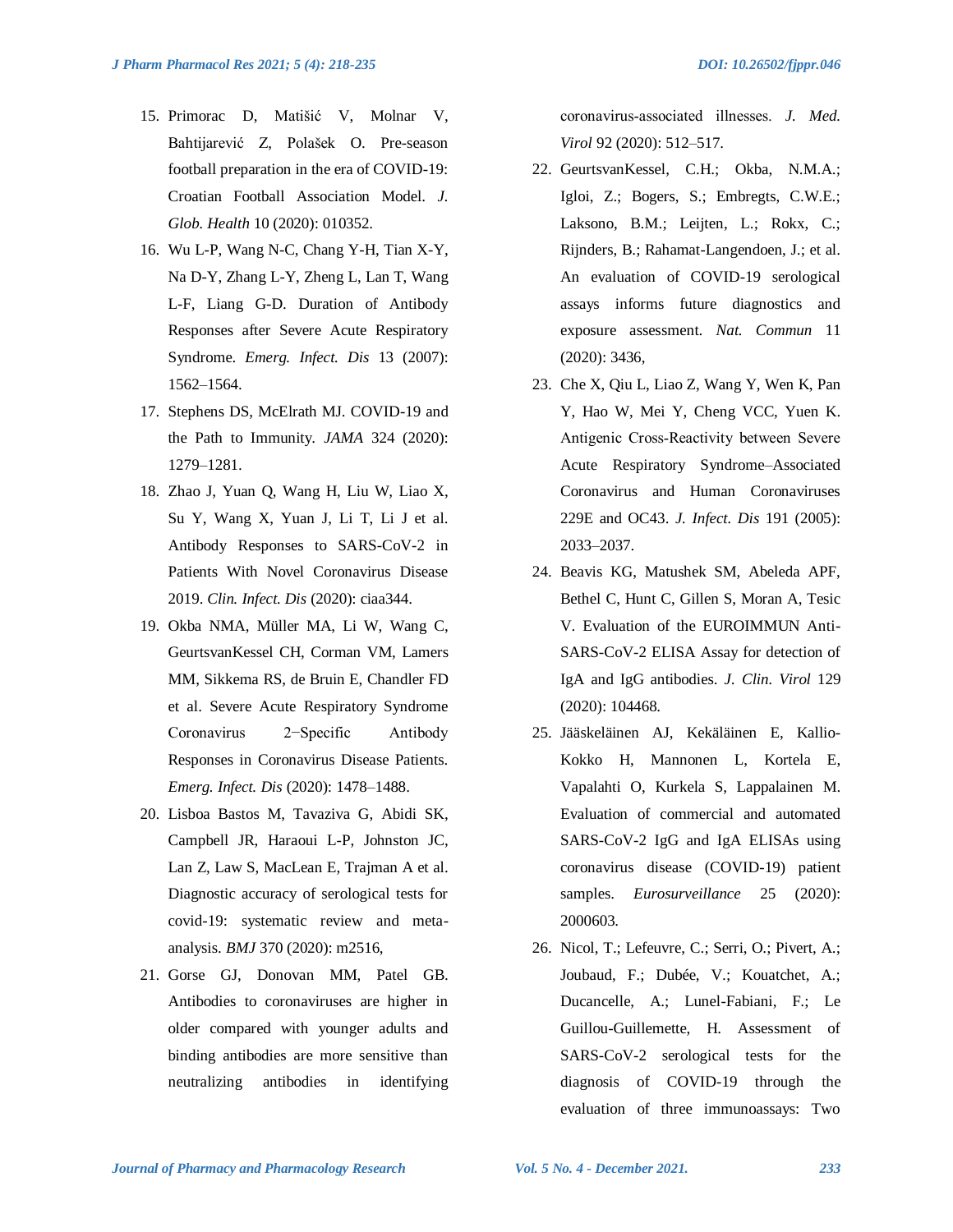automated immunoassays (Euroimmun and Abbott) and one rapid lateral flow immunoassay (NG Biotech). *J. Clin. Virol* 129 (2020**)**: 104511.

- 27. Van Elslande J, Houben E, Depypere M, Brackenier A, Desmet S, André E, Van Ranst M, Lagrou K, Vermeersch P. Diagnostic performance of seven rapid IgG/IgM antibody tests and the Euroimmun IgA/IgG ELISA in COVID-19 patients. *Clin. Microbiol. Infect* 26 (2020): 1082– 1087.
- 28. Meyer B, Torriani G, Yerly S, Mazza L, Calame A, Arm-Vernez I, Zimmer G, Agoritsas T, Stirnemann J, Spechbach H et al. Validation of a commercially available SARS-CoV-2 serological immunoassay. *Clin. Microbiol. Infect* 26 (2020): 1386– 1394.
- 29. Snoeck CJ, Vaillant M, Abdelrahman T, Satagopam VP, Turner JD, Beaumont K, Gomes CPC, Fritz JV, Schröder VE, Kaysen A et al. Prevalence of SARS-CoV-2 infection in the Luxembourgish population: the CON-VINCE study. *medRxiv* (2020): 2916.
- 30. FDA: Anti-SARS-VoV-2 ELISA (IgG) Instruction for use. Emergency use authorization.
- 31. Brown LD, Cai TT, Das Gupta A. Interval Estimation for a Binomial Proportion Author (s): Lawrence D . Brown , T . Tony Cai , Anirban DasGupta Published by: Institute of Mathematical Statistics Stable URL : http://www.jstor.org/stable/2676784. *Stat. Sci* 16 (2001): 101–117.
- 32. Wu D, Shu T, Yang X, Song J-X, Zhang M, Yao C, Liu W, Huang M, Yu Y, Yang Q et

al. Plasma metabolomic and lipidomic alterations associated with COVID-19. *Natl. Sci. Rev* 7 (2020): 1157–1168.

- 33. Su H, Yang M, Wan C, Yi L-X, Tang F, Zhu H-Y, Yi F, Yang H-C, Fogo AB, Nie X et al. Renal histopathological analysis of 26 postmortem findings of patients with COVID-19 in China. *Kidney Int* (2020).
- 34. Puntmann VO, Carerj ML, Wieters I, Fahim M, Arendt C, Hoffmann J, Shchendrygina A, Escher F, Vasa-Nicotera M, Zeiher AM et al. Outcomes of Cardiovascular Magnetic Resonance Imaging in Patients Recently Recovered From Coronavirus Disease 2019 (COVID-19). *JAMA Cardiol* (2020): e203557.
- 35. Vilibic-Cavlek T, Stevanovic V, Tabain I, Betica-Radic L, Sabadi D, Peric L, Bogdanic M, Vilibic M, Kolaric B, Kudumija B et al. Severe acute respiratory syndrome coronavirus 2 seroprevalence among personnel in the healthcare facilities of Croatia, 2020. *Rev. Soc. Bras. Med. Trop.* 53 (2020): e20200458.
- 36. Jerković I, Ljubić T, Bašić Ž, Kružić I, Kunac N, Bezić J, Vuko A, Markotić A, Anđelinović Š. SARS-CoV-2 Antibody Seroprevalence in Industry Workers in Split-Dalmatia and Šibenik-Knin County, Croatia. *J. Occup. Environ. Med* (2020).
- 37. Orth-Höller D, Eigentler A, Stiasny K, Weseslindtner L, Möst J. Kinetics of SARS-CoV-2 specific antibodies (IgM, IgA, IgG) in non-hospitalized patients four months following infection. *J. Infect* (2020): S0163- 4453(20)30593–4,
- 38. Van Elslande J, Decru B, Jonckheere S, Van Wijngaerden E, Houben E, Vandecandelaere